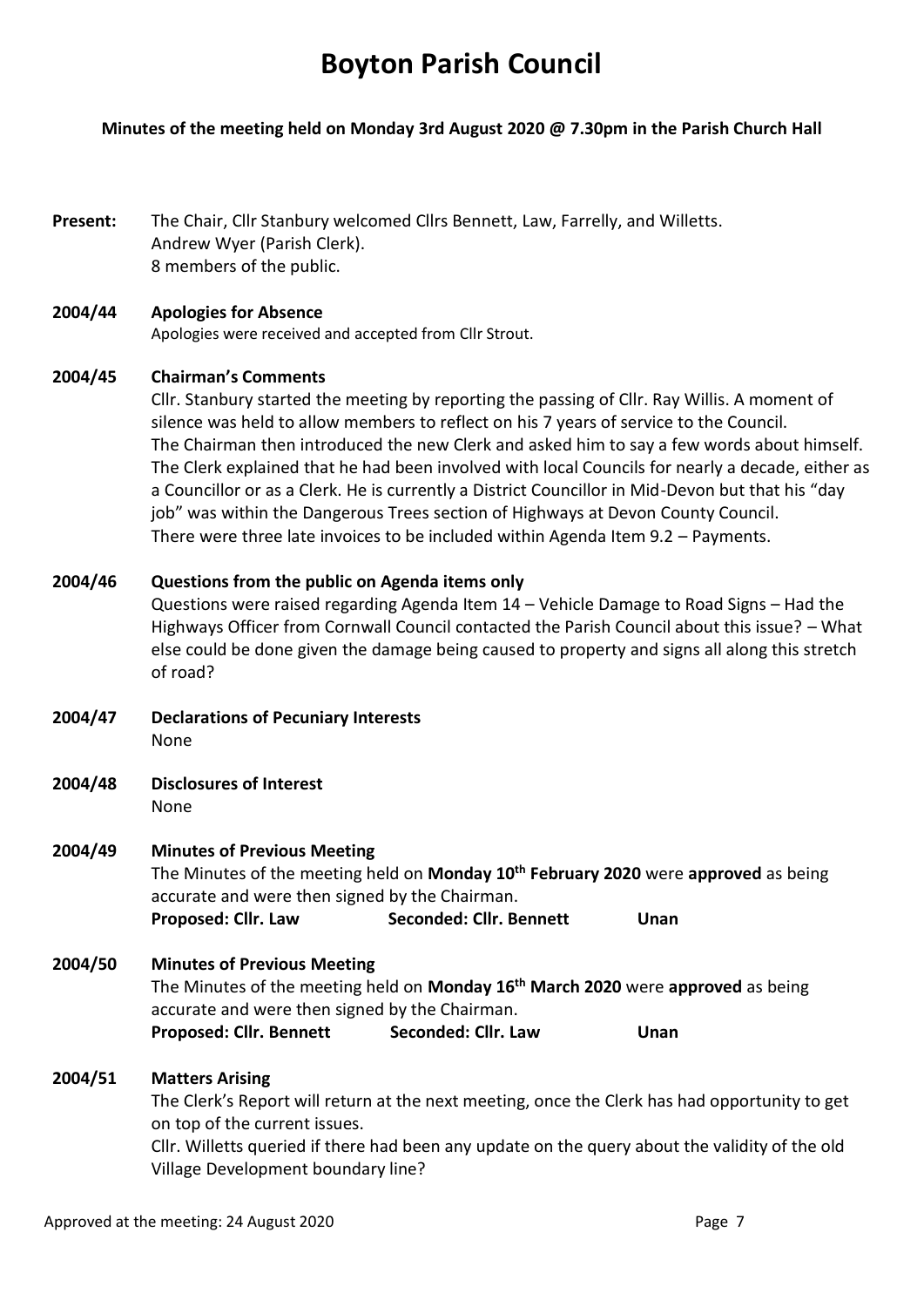# **2004/52 Planning**

# **A. Applications:**

**PA20/01354** Barn SW of Killarney Park - Conversion of existing barns into a single dwelling. It was noted that the Parish Council had supported this application

# **B. Decisions:**

The planning decisions:

**PA20/05926** Proposed new switchgear building at existing Distribution Substation at the East Curry Substation, Boyton. – Approval not required.

**PA20/03889** Conversion of agricultural barn to 2 dwellings at land north of Flodden Tor, Boyton. – Approved with conditions

**PA20/03603** Proposed development of two attached dwellings at land north of Town Farm, Boyton. – Approved with conditions

**PA20/01572** Outline permission for construction of two residential dwellings at The Barn, Braggs Hill, Boyton – Refused

**PA20/01942** Change of use from B2 to B1, B2 and/or B8 at Land lying to the south of Dorset Barton, Boyton – Approved with conditions

**PA20/01354** Change of use from agricultural land to residential, construct three bungalows at Land north west of Beacon Park, Boyton – Approved with conditions

were all noted.

## **C. Other**

It was noted that the suggested name / numbers for the Stevenson Homes development was 1-3 Taladowr.

# **2004/53 Finance**

**A.** The Bank Reconciliation was not ready, but the Clerk reported that the current bank account balances appeared to show the expected values.

| <b>D. It was resolved</b> to hote the payments. |                |           |         |  |  |
|-------------------------------------------------|----------------|-----------|---------|--|--|
| Payee                                           | <b>Details</b> | Reference | Amount  |  |  |
| <b>Boyton Church Hall</b>                       | Hall usage     | 810       | £110.50 |  |  |
| Annual subscription<br>Cornwall ALC             |                | -811      | £244.24 |  |  |
| and to annrove the nayments.                    |                |           |         |  |  |

## **B. It was resolved** to note the payments:

| and to approve the payments: |                           |           |         |  |  |
|------------------------------|---------------------------|-----------|---------|--|--|
| Payee                        | <b>Details</b>            | Reference | Amount  |  |  |
| Zurich Insurance             | Council Insurance         | 812       | £218.96 |  |  |
| ICO                          | Information               | 813       | £40.00  |  |  |
|                              | Commissioners             |           |         |  |  |
|                              | Office                    |           |         |  |  |
| Cllr. Stanbury               | <b>Indeed Recruitment</b> | 814       | £95.00  |  |  |

**Proposed: Cllr. Bennett Seconded: Cllr. Farrelly Unan** 

# **2004/54 Councillor Vacancies**

The Clerk explained the procedure for fulfilling a Councillor Vacancy and that he intended to get the formal Notice posted this week to allow the Council to Co-Opt in September. The Clerk highlighted that should an election be called; the actual election could not be run until May 2021.

# **2004/55 Vice-Chairman**

The clerk confirmed that the temporary Coronavirus legislation does not require the Council to hold its Annual Meeting – where the Chair and Vice-Chair would be elected – although Councils may hold the Annual Meeting if they wish. Electing a Vice-Chairman does not have to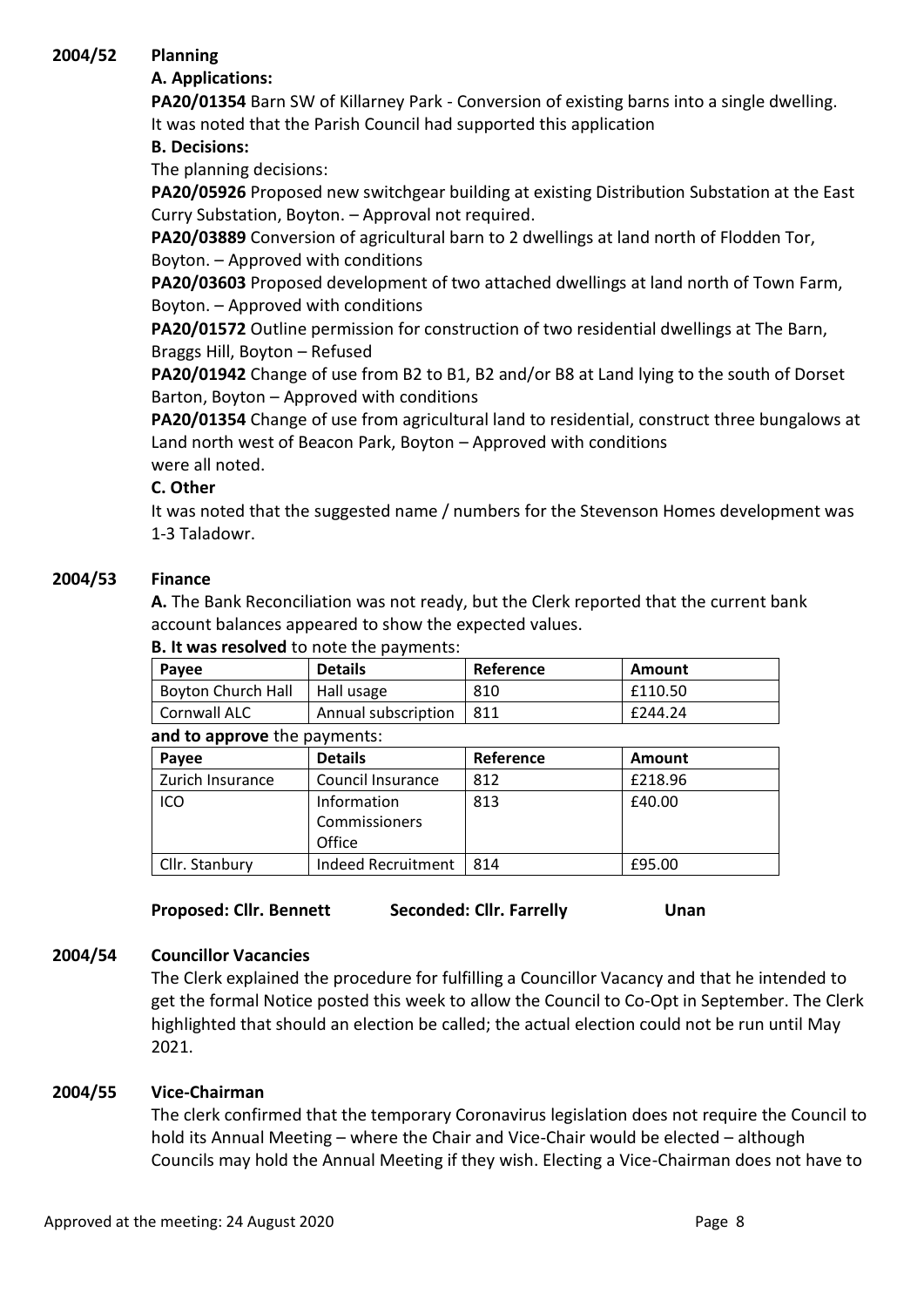|         | be done at the Annual Meeting, so could be voted for at any meeting. (The yearly Parish<br>meeting should not be held.)<br>Cllr. Law was proposed as Vice-Chair and was elected unopposed.                                                                                                                                                                                                                                                                                                                                              |                                                                                                                                                                                                                                                                                                                                                                                                                                                                                 |                                                                                                                                                                                                |  |  |
|---------|-----------------------------------------------------------------------------------------------------------------------------------------------------------------------------------------------------------------------------------------------------------------------------------------------------------------------------------------------------------------------------------------------------------------------------------------------------------------------------------------------------------------------------------------|---------------------------------------------------------------------------------------------------------------------------------------------------------------------------------------------------------------------------------------------------------------------------------------------------------------------------------------------------------------------------------------------------------------------------------------------------------------------------------|------------------------------------------------------------------------------------------------------------------------------------------------------------------------------------------------|--|--|
|         | <b>Proposed: Cllr. Bennett</b>                                                                                                                                                                                                                                                                                                                                                                                                                                                                                                          | <b>Seconded: Cllr. Farrelly</b>                                                                                                                                                                                                                                                                                                                                                                                                                                                 | Unan                                                                                                                                                                                           |  |  |
| 2004/56 | <b>Council Representative</b><br>A Councillor was required to be the BPC representative on the Boyton Solar and Wind Farm<br>Committee.<br>CIIr. Willetts was proposed as the Council representative and was elected unopposed.<br>Seconded: Cllr. Bennett<br><b>Proposed: Cllr. Stanbury</b><br>Unan                                                                                                                                                                                                                                   |                                                                                                                                                                                                                                                                                                                                                                                                                                                                                 |                                                                                                                                                                                                |  |  |
| 2004/57 | <b>AGAR</b><br>A. The Certificate of Exemption was approved and signed.<br><b>Proposed: Cllr. Bennett</b><br><b>Proposed: Cllr. Bennett</b><br><b>Proposed: Cllr. Bennett</b>                                                                                                                                                                                                                                                                                                                                                           | <b>Seconded: Cllr. Willetts</b><br>B. The Clerk was authorised to appoint an alternative Internal Auditor if John Conway is<br>unable to undertake the Audit within the timescale available.<br>Seconded: Cllr. Law<br>and sign the AGAR documents and to consider any planning applications.<br><b>Seconded: Cllr. Willetts</b>                                                                                                                                                | Unan<br><b>Unan</b><br>C. It was agreed to hold an Extraordinary Council meeting on Monday 24 <sup>th</sup> August to approve<br>Unan                                                          |  |  |
| 2004/58 | Vehicle damage<br>The damage is significant and dramatic. Most of the damage was caused by a double animal<br>transporter but various long vehicles and a double decker bus have been seen trying to use the<br>road. Would a "Lorry Drivers do not follow your Sat-Nav down this road" sign help?<br>It was resolved to invite Oliver Jones to a site meeting with the Parish Council and concerned<br>locals. The Clerk was asked to arrange this meeting asap and to liaise with the local residents<br>once a date had been agreed. |                                                                                                                                                                                                                                                                                                                                                                                                                                                                                 |                                                                                                                                                                                                |  |  |
| 2004/59 | Correspondence<br>The Clerk was thanked for sorting through and reporting on the backlog of correspondence<br>received. The Clerk agreed to distribute correspondence to all Councillors once or twice a<br>week, as appropriate.                                                                                                                                                                                                                                                                                                       |                                                                                                                                                                                                                                                                                                                                                                                                                                                                                 |                                                                                                                                                                                                |  |  |
| 2004/60 | <b>Member's Announcements</b><br>Cllr. Stanbury reported that the Clerk had highlighted that some of the Council Policies needed<br>to be reviewed and updated. These would be brought to future meetings as and when<br>possible.<br>Cllr. Willets asked to raise the issue of a curb stone at the Beacon Park layby.<br>Cllr. Strout had requested that potholes be raised as an ongoing issue.<br>The dog bin by the chapel bench (Cider Press Road) was raised as something else to raise with<br>the Highway Officer.              |                                                                                                                                                                                                                                                                                                                                                                                                                                                                                 |                                                                                                                                                                                                |  |  |
| 2004/61 |                                                                                                                                                                                                                                                                                                                                                                                                                                                                                                                                         | Public Participation (Standing Orders suspended for this item)<br>The bench was identified as needing maintenance - which highlighted that that the Notice<br>boards could also do with some maintenance - to be added to a future Agenda.<br>A query was raised about a planning enforcement - which the Clerk will chase up.<br>agreed to liaise with the contractor now restrictions were eased.<br>It was reported that the Public Footpath sign at Queens Acre is missing. | The state of the footpath was raised as the Council had been exploring the possibility of taking<br>over the maintenance (depending on the costs) before the Covid-19 lockdown. Cllr. Stanbury |  |  |